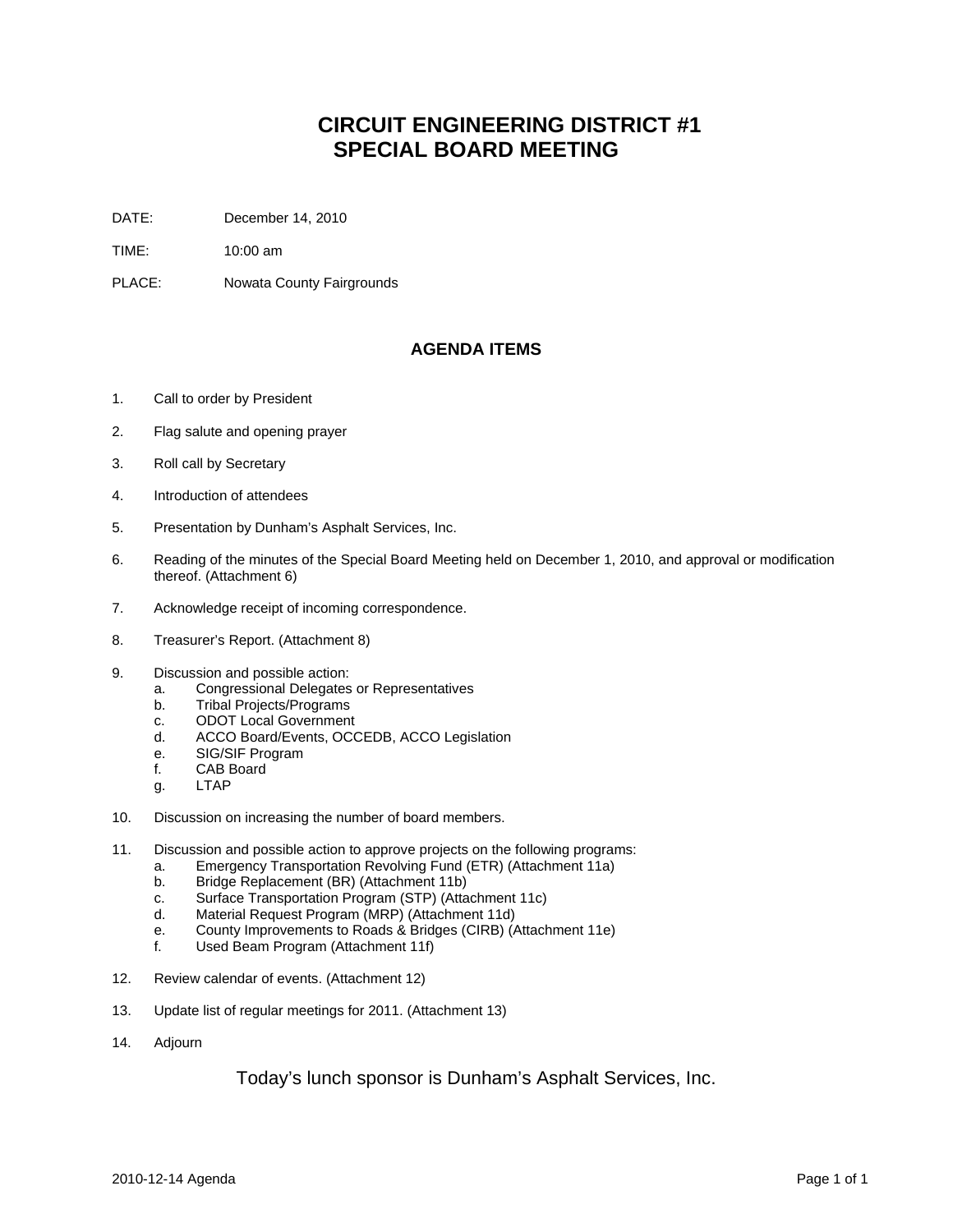## **CIRCUIT ENGINEERING DISTRICT #1 SPECIAL BOARD MEETING MINUTES**

DATE: December 1, 2010

TIME: 10:00 am

- PLACE: Osage County Fairgrounds 320 Skyline Dr.. Pawhuska, OK
- 1. Call to order by President
- 2. Flag salute and opening prayer
- 3. Roll call by Secretary

| <b>COUNTY</b>     | <b>APPOINTED REP.</b>            | <b>PRESENT</b> | <b>ABSENT</b> |
|-------------------|----------------------------------|----------------|---------------|
| <b>CRAIG</b>      | Roy Bible                        | X              |               |
| <b>CREEK</b>      | Dana Hudgins<br>(Johnny Burke)   | X              |               |
| <b>DELAWARE</b>   | Dave Kendrick<br>(Billy Cornell) | X              |               |
| <b>MAYES</b>      | Alva Martin<br>(Darrell Yoder)   | X              |               |
| <b>NOWATA</b>     | Tim Kilpatrick (VP)              | X              |               |
| <b>OSAGE</b>      | Scott Hilton (Sec/Treas)         | X              |               |
| <b>OTTAWA</b>     | <b>Russell Earls</b>             | X              |               |
| <b>PAWNEE</b>     | Dale Vance<br>(Dale Carter)      | X              |               |
| <b>ROGERS</b>     | Kirt Thacker<br>(Dan DeLozier)   | X              |               |
| <b>TULSA</b>      | Ray Jordan                       |                | X             |
| <b>WASHINGTON</b> | Gary Deckard (Pres)              | X              |               |

4. Introduction of attendees *Special recognition of the Members who were attending their last CED Meeting.* 

- 5. Presentation by Boxcer Equipment and The Railroad Yard.  *Mark Downey with The Railroad Yard mentioned that his company does many bridge jobs and railroad tankards. Patrick Box with Boxcer Equipment talked about the support equipment he sells.*
- 6. Reading of the minutes of the Special Board Meeting held on October 28, 2010, and approval or modification thereof (Attachment 6). *Tim Kilpatrick made a motion to accept the minutes; Johnny Burke seconded. Motion carried.*
- 7. Acknowledge receipt of incoming correspondence.  *None*
- 8. Treasurer's Report (Attachment 8). *Previous Balance on 10/28/2010 was \$288,686.36 Payments since then are: 10/29/2010 Ck 10084 Guy Engineering Services \$7,851.36 Guy Engineering Services* \$7,851.36<br>Ottawa County \$50,000.00 *12/1/2010 Ck 10089\* Deposits since then are: 11/30/2010 Statewide Circuit CED Revolv. \$51,544.79*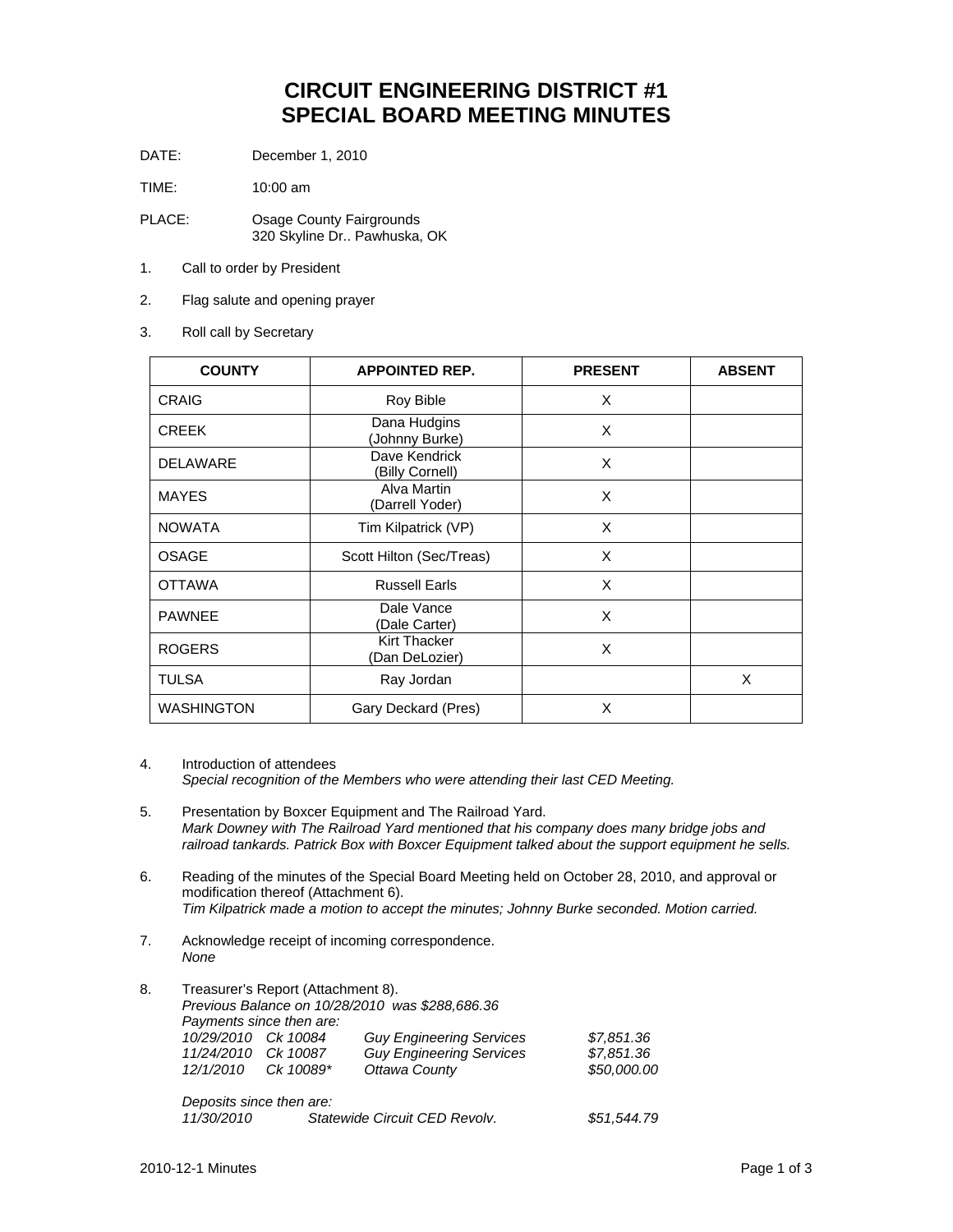*\*This check was paid at the 12/1/2010 meeting. The balance before writing the Material Request Program Check was \$220,503.06*

- 9. Discussion and possible action:
	- a. Congressional Delegates or Representatives
	- b. Tribal Projects/Programs *RJ Walker expressed his and the Osage Nation's appreciation for everyone attending the meeting and being so cooperative. Rob Endicott reported that since the AACO meeting, 3 more counties have signed resolutions to adopt Question 10.*
	- c. ODOT Local Government (Attachment 9c) *James Pruett explained that a PO is not an acceptable as payment of matching funds to ODOT, counties must actually issue a check for the amount owed. The only way that this might be changed in the future is through legislation. He also discussed the new 13 page CIRB project agreement form.*
	- d. ACCO Board/Events

 *Randy Robinson reported that ACCO is going to start publishing the County Commissioners Directory annually and the next one will be available in January. He also reported that there is a new policy that the "home" counties will have first right of refusal on used beams from State projects. If the home county declines, the beams will become the property of the CED. Also, Dee Schieber was recently elected the new State OCCEDB Board President. The next CED equipment auction will be held March 11-12 in Elk City. Also reported was that 1,914 Crosstown beams have been promised in phases to counties. They will be 30"-36" tall; plate girders average length 64'. The first phase is scheduled for the end of 2012 with demolition in 2013.* 

- e. SIG/SIF Program
- f. OCCEDB

*Randy Robinson discussed that OCCEDB has a new website, www.occedb.org. Included in the new website is a country trader. On December*  $7<sup>th</sup>$  *in the morning there will be a Reasonable Suspicion, Drugs and Alcohol Seminar for new commissioners and then in the afternoon a program on the 5 funding programs.* 

- g. ACCO Legislation
- *Randy reported the legislative committee is working to revise the "reimbursable" language.*  h. CAB Board

*There is a cap on money for pieces of equipment, so poorer counties should get the money first.* 

i. LTAP

*The first strategic planning class will be in January 2011 for new commissioners.* 

- 10. Discussion and possible action on audit for FY2010. (Attachment 10)  *Russell Earls made a motion to accept the audit and Tim Kilpatrick seconded. Motion carried.*
- 11. Discussion and possible action on qualifications-based selection for future engineering contracts to include on-call services (committee: Russell Earls, Billy Cornell, Gary Deckard, Dan Delozier and Dale Vance) (Attachment 11).

 *John Blickensderfer explained that the CED would like to do the two interviews required for engineer selection so the counties can then just select a pre-qualified firm and skip that step when they have a project. Shannon Sheffert discussed the ODOT procedure and then explained that he and ODOT believe this is redundancy of the ODOT process. A motion was made by Russell Earls to ask the Federal Highway Administration if the process CED #1 is proposing is acceptable. The motion was seconded by Dale Carter. The motion carried (Gary Deckard voted no).* 

12. Discussion and possible action to approve projects on the following programs:

a. Emergency Transportation Revolving Fund (ETR) (Attachment 13a)

- *Mayes County will submit an ETR application at the next CED meeting.*
- b. Bridge Replacement (BR) (Attachment 13b) *John Blickensderfer stated that 2011 looks good; many of the 2012 projects need to work diligently to ensure they are ready for letting.*
- c. Surface Transportation Program (STP) (Attachment 13c) (Craig, Creek, Nowata, Osage and Ottawa, Pawnee and Tulsa are eligible) *Randy Robinson has received Creek County's application. He encouraged all eligible counties to submit an application prior to the December 6 deadline.*
- d. Material Request Program (MRP) (Attachment 13d) *Ottawa County's third project was funded this date.*
- e. County Improvements to Roads & Bridges (CIRB) (Attachment 13e)